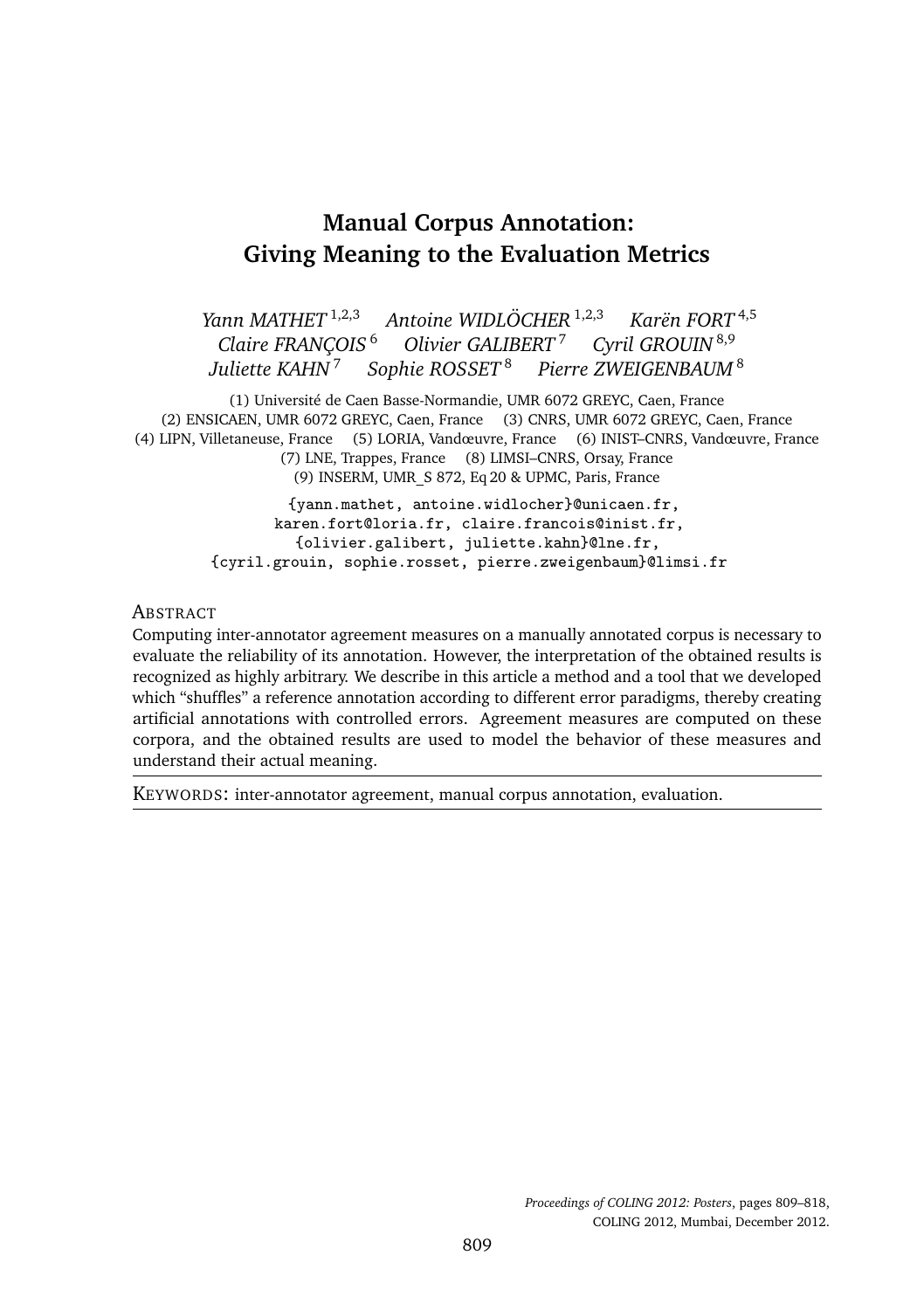# **1 Introduction**

The quality of manual annotations has a direct impact on the applications using them. For example, it was demonstrated that machine learning tools learn to make the same mistakes as the human annotators, if these mistakes follow a certain regular pattern and do not correspond to simple annotation noise (Reidsma and Carletta, 2008; Schluter, 2011). Furthermore, errors in a manually annotated reference corpus (a "gold-standard") can obviously bias an evaluation performed using this corpus as a reference. Finally, a bad quality annotation would lead to misleading clues in a linguistic analysis used to create rule-based systems.

However, it is not possible to directly evaluate the validity of manual annotations. Instead, interannotator agreement measures are used: at least two annotators are asked to annotate the same sample of text in parallel, their annotations are compared and a coefficient is computed. The latter can be of many types and the well-known Kappa-family is described in details in (Artstein and Poesio, 2008). However, as pointed out by the authors of this article, the obtained results are difficult to interpret. Kappa coefficients, for example, are difficult to compare, even within the same annotation task, as they imply a definition of the markables that can vary from one campaign to the other (Grouin et al., 2011). More generally, we lack clues to know if a Kappa of 0.75 is a "good" result, or if a Kappa of 0.8 is twice as good as one of 0.4 or if a result of 0.6 obtained using one coefficient is better than 0.5 with another one, and for which annotation task.

We first briefly present the state of the art (Section 2), then detail the principles of our method to benchmark measures (Section 3) and show on some examples how different coefficients can be compared (Section 4). We finally discuss current limitations and point out future developments.

# **2 State of the art**

A quite detailed analysis of the most commonly used inter-annotator agreement coefficients is provided by Artstein and Poesio (2008). They present the pros and cons of these methods, from the statistical and mathematical points of view, with some hints about specific issues raised in some annotation campaigns, like the prevalence of one category. A section of their article is dedicated to various attempts at providing an interpretation scale for the Kappa family coefficients and how they failed to converge. Works such as (Gwet, 2012) are also to be mentioned. They present various inter-rater reliability coefficients and insist on benchmarking issues related to their interpretation.

Many authors, among whom (Grouin et al., 2011; Fort et al., 2012), tried to obtain a more precise assessment of the quality of the annotation in their campaigns by computing different coefficients and analyzing the obtained results. However, their analyses lack robustness, as they only apply to similar campaigns. Other studies concerning the evaluation of the quality of manual annotation identified some factors that influence inter- and intra-annotator agreements, thereby giving clues on their behavior. Gut and Bayerl (2004) thus demonstrated that the inter-annotator agreement and the complexity of the annotation task are correlated: the larger the number of categories, the lower the inter-annotator agreement. However, categories prone to confusion are in limited number. The meta-analysis presented by Bayerl and Paul (2011) extends this research on the factors influencing agreement results, identifying 8 such factors and proposing useful recommendations to improve manual annotation reliability. However, neither of these studies provides a clear picture of the behavior of the agreement coefficients

<sup>0</sup>This work has been partially financed by OSEO, the French State Agency for Innovation, under the Quaero program.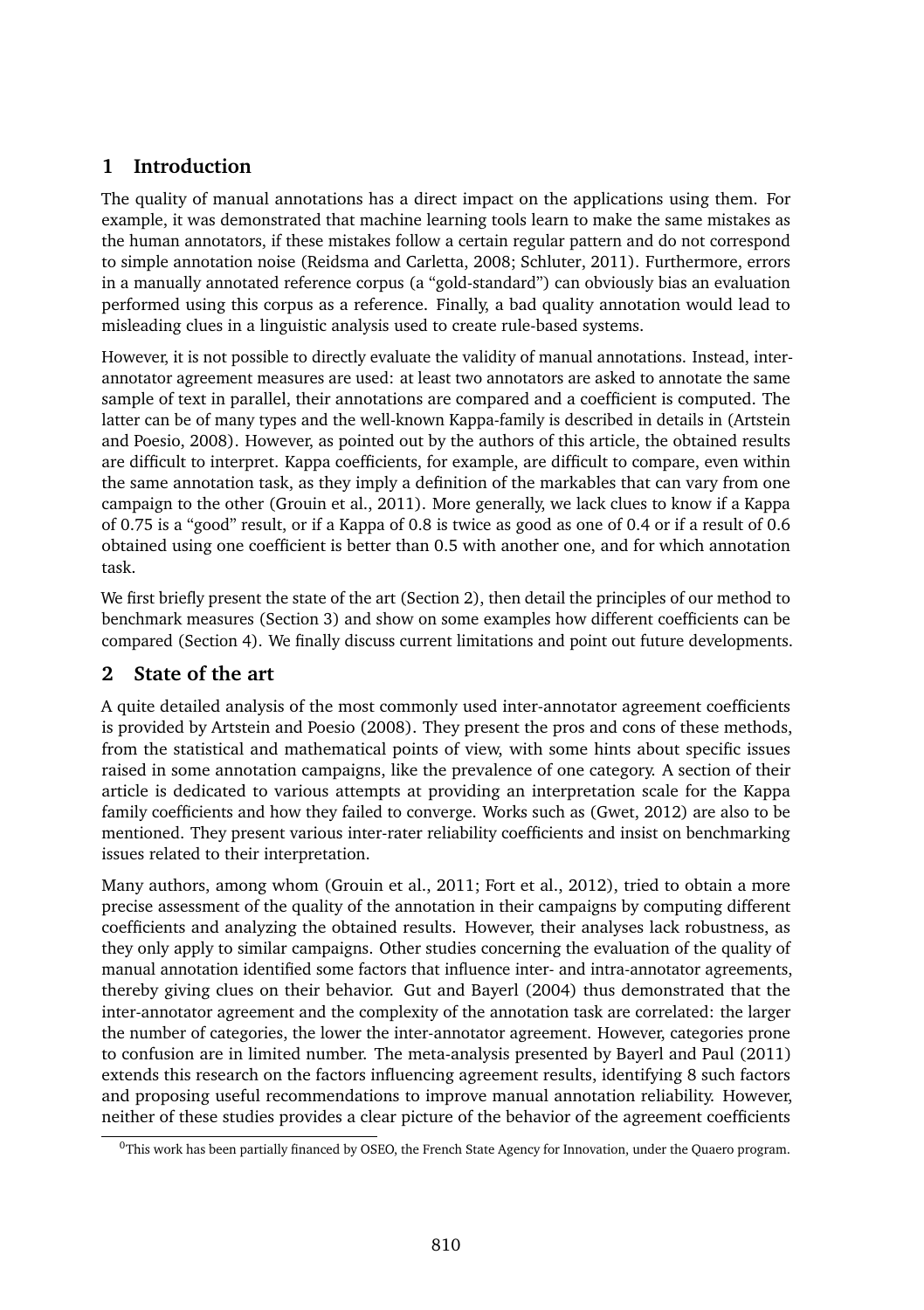or of their meanings. The experiments detailed in (Reidsma and Carletta, 2008) constitute an interesting step in this direction, focusing on the effect of annotation errors on machine learning systems and showing the impact of the form of disagreements on the obtained quality (random noise disagreement being tolerable, but not patterns in disagreements). This work puts Kappa-like coefficients results into perspective but presents a tool-oriented view, limited to these coefficients. In summary, the domain lacks a tool providing a clear and generic picture of the agreement coefficients behavior, allowing to better qualify the obtained agreement results.

# **3 Generating benchmarking corpora: the Corpus Shuffling Tool**

The method presented in this section is currently restricted to annotation campaigns consisting in delimiting a span of text and characterizing it. It will be extended in the future to relations and more complex structures.

# **3.1 Objectives and principles**

Manual annotation, as already mentioned, is subject to human errors. Except for very simple annotation tasks, these errors may involve several paradigms. Indeed, each manually annotated element may diverge from what it should be (which is called the reference, see below), in one or multiple ways, including: (*i*) the location is not correct (the frontiers of an element do not exactly match those of the reference); (*ii*) the characterization is not correct (wrong category, or wrong feature value); (*iii*) the annotation does not belong to the reference (false positive); or  $(iv)$ , on the contrary, a reference element is missing (false negative). All of these error paradigms tend to damage the annotations, so each of them should be taken into account by agreement measures. We propose here to apply each measure to a set of corpora, each of which embeds errors from one or more paradigms, and with a certain magnitude (the higher the magnitude, the higher the number of errors). This experiment should allow us to observe how the measures behave w.r.t. the different paradigms, and with a full range of magnitudes. The idea of creating artificial damaged corpora is inspired by Pevzner and Hearst (2002), then Bestgen (2009) in thematic segmentation, but our goal (giving meaning to measures) and our method (e.g. applying progressive magnitudes) are very different.

# **3.2 Protocol**

**Reference.** A reference annotation set (called *reference*) is provided to the system: a true Gold Standard or an automatically generated set based on a statistical model. It is assumed to correspond exactly to what annotations should be, with respect to the annotation guidelines.

**Shuffling.** A shuffling process is an algorithm that automatically generates a multi-annotated corpus given three parameters: a reference annotation, a number *n* of annotators to simulate, and a coefficient  $0 \le m \le 1$  called magnitude (in reference to earthquake measures). Each time it is run, it creates a set of *n* parallel annotations (simulating *n* different annotators) on the corpus, but with a quality damaged according to magnitude *m*.

**Process.** The system iteratively runs a given shuffling process on the full range of possible magnitudes (from 0 to 1) with a parametrizable step (default is 0.05).

**Agreement measure graph.** For each of these annotation sets, i.e., for each magnitude, we submit each agreement measure we want to evaluate, and record its score. At the end of the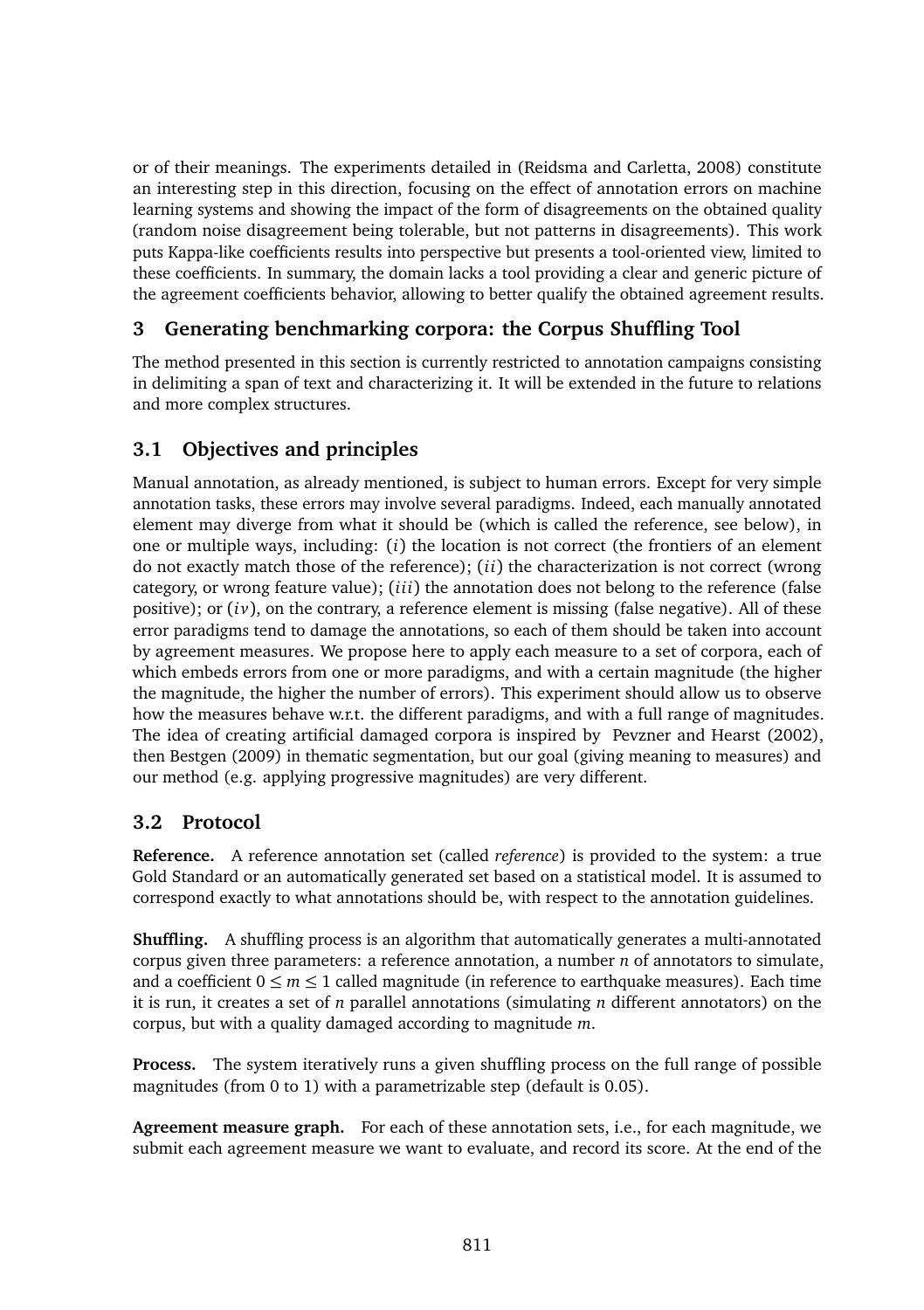process, we obtain a graph showing how a given measure reacts to a progressive shuffling, where the x-axis represents the magnitude from 0 to 1, and the y-axis represents the agreement.

### **3.3 Overview of the implemented shuffling processes**

All processes described here come from real observations of various corpora: *false positives* and *false negatives* are usual in many campaigns, *fragmentation* and *shift* are observed in thematic segmentation, *category mistake* is so usual that most agreement measures (e.g. Kappa) address it, and *combination* of them appear for instance in discourse annotation.

### **3.3.1 False negative**

A *false negative* is the fact for an annotator not to annotate an element belonging to the reference. It is simulated as follows: (*i*) magnitude  $m = 0$ : the annotator did not miss any annotation;  $(i)$  magnitude  $m = 1$ : the annotator missed all the annotations and therefore did not produce any; and (*iii*)  $0 < m < 1$ : each element to be annotated has a probability *m* of being missed.

### **3.3.2 False positive**

Reversely, a *false positive* is the fact for an annotator to annotate an element not belonging to the reference. We made the following decisions: (*i*) the maximum shuffling corresponds to adding *x* times the number of elements of the reference, *x* default value being 1; (*ii*) for  $0 \le m \le 1$ ,  $m \cdot x$  elements are added; (*iii*) the way annotations are added is done with respect to the characteristics of the reference (statistical distribution of categories, etc.)

#### **3.3.3 Fragmentation**

Sometimes, annotators have the choice between using several contiguous elements (of the same category), or just one (covering the same text spans). Fragmentation simulates this by splitting up reference elements. The protocol is as follows, *n* being the number of reference elements: (*i*) the number of fragmentations to apply is  $n_{\text{frac}} = n \cdot x \cdot m$ , where *x* is settable (its default value is 1); (*ii*) for each fragmentation to apply, one element is chosen at random, and is split (not necessarily in its center); (*iii*) the fragment of a split may be re-split next time, so that we finally get several levels of fragmentation.

### **3.3.4 Shift**

In some annotation campaigns, annotators manage to properly identify the phenomenon to annotate, but have trouble locating it perfectly. We try to reproduce this error paradigm with the *shift* shuffling, that moves the frontiers of the reference annotations. It is defined as follows: (*i*) for magnitude *m*, we take into account the average length of the elements (w.r.t. their category), using for instance a statistical model as described in section 3.2, called *maxlength*, to compute the possible shifting latitude of each frontier, called *maxlat*, as follows:  $maxlat = maxlength \cdot m \cdot x$ , where *m* is the magnitude and *x* is a parameter whose default value is 2; (*ii*) a number is chosen at random for each frontier, in the range from *-maxlat* to *+maxlat*, and the frontier is shifted by this algebraic value. This shuffling process is conceptually more difficult to design than the previous ones because the shuffling space being finite (the text length), it is difficult to know to what extent it is actually possible to shuffle the annotations.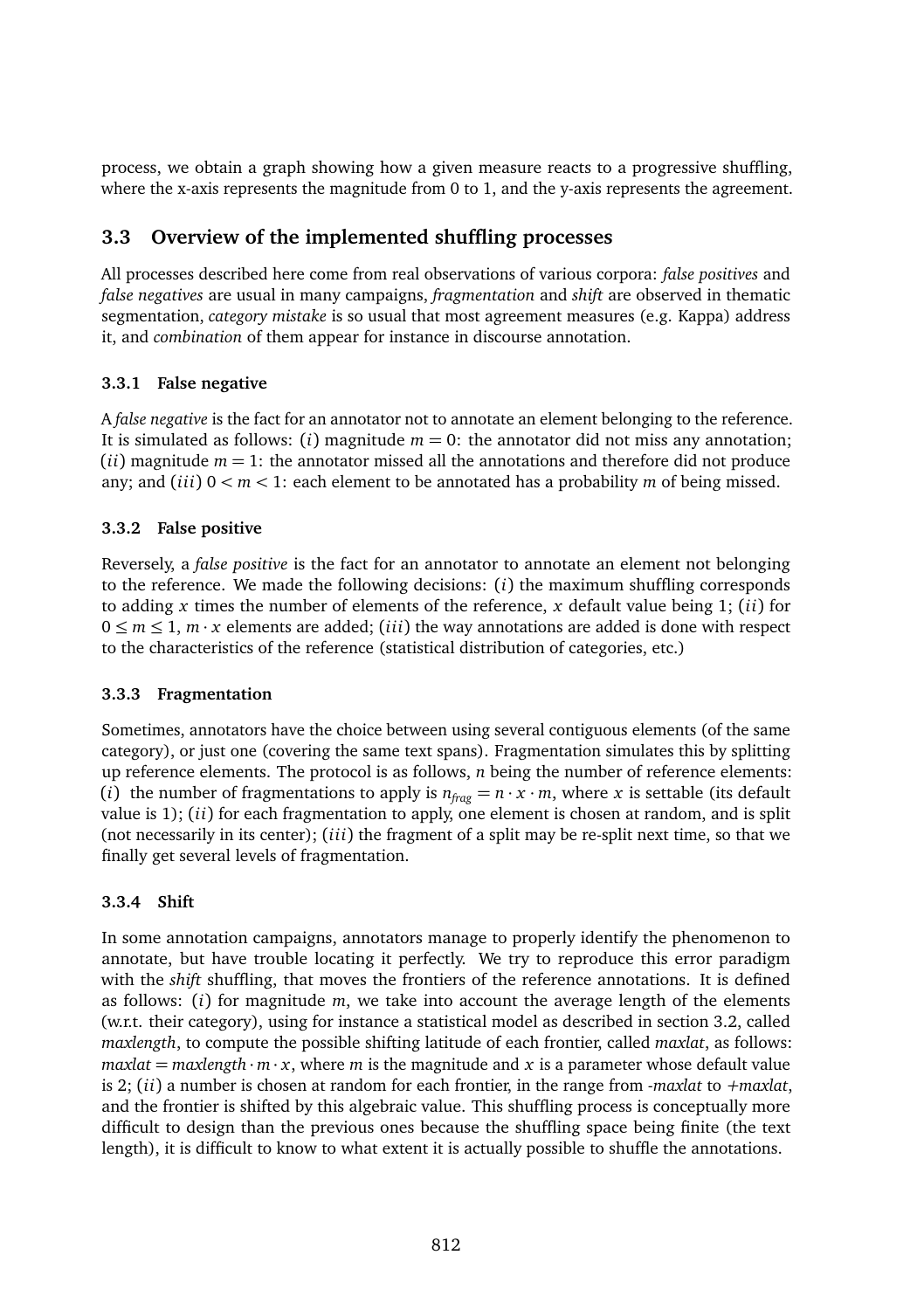#### **3.3.5 Category mistake**

A frequent annotation mistake is to assign a wrong category to an annotated element. Two important phenomena are to be mentioned, that are quite frequent and lead to some important differences among current measurement methods: **Prevalence** is the fact that some categories are more frequent than others. Some measures take this phenomenon into account in their definition of so-called (and controversial) chance correction in order not to overrate the observed agreement. **Overlapping** is the fact for two categories to cover, even slightly, a same phenomenon: in such cases, annotators happen to choose a wrong but not so different category, and some measures consider them as less important mistakes. The question now is to define how best to simulate, the more gradually possible, a progressive category assignation mistake. To define such a simulation, we rely, for a given magnitude, on a matrix that indicates, for each category of the reference annotation, what is the probabilistic distribution of the chosen categories for 100 annotations. We have made the following choices: (*i*) for  $m = 0$ , we use the **perfect matrix** A (as given in table 1); (*ii*) for  $m = 1$ , we use the worst matrix B or C depending on the choice of simulating prevalence (B) or not (C). The **prevalence matrix** B simulates a (semi) random behavior with respect of the prevalence observed in the reference, while the **noPrevalence matrix** C reflects a full random choice; (*iii*) Besides, overlapping is simulated by the **overlapping matrix** D, which describes the way an annotator, for a given category in the reference, makes mistakes more often in favor of friendly categories than in favor of others;  $(iv)$  then, for each  $0 \le m \le 1$ , we built a matrix by weighted averaging of perfect matrix (100%) weighted at  $m = 0$ ) and worst matrix (100% weighted at  $m = 1$ ), as shown in Figure 1 (right). When the overlapping option is chosen, the overlapping matrix is integrated in the averaging, with a weight distribution being zero at  $m = 0$  and  $m = 1$ , and a maximum in the intermediate magnitudes, as shown in Figure 1 (left). Indeed, we consider such errors as neither belonging to perfect annotation, nor to worst annotation.



Figure 1: Weight distributions for averaging with overlapping (left) or without it (right)

|          | A:Perfect |     |          |     | B:Prevalence                                                                |   |    |                 | C:NoPrevalence |  |  |          | D:Overlapping |  |  |     |
|----------|-----------|-----|----------|-----|-----------------------------------------------------------------------------|---|----|-----------------|----------------|--|--|----------|---------------|--|--|-----|
|          |           |     |          |     | Noun Verb Adj Prep Noun Verb Adj Prep Noun Verb Adj Prep Noun Verb Adj Prep |   |    |                 |                |  |  |          |               |  |  |     |
| Noun 100 |           |     |          |     | 27                                                                          | 9 | 18 | 45 <sup>1</sup> | 25             |  |  | 25 25 25 | 0             |  |  |     |
| Verb     |           | 100 | $\Omega$ |     | 27                                                                          | 9 | 18 | 45              | 25             |  |  | 25 25 25 | 80            |  |  | 20  |
| Adi      |           |     | 100      |     | 27                                                                          | 9 | 18 | 45              | 25             |  |  | 25 25 25 | 15            |  |  | -75 |
| Prep     |           |     |          | 100 | 27                                                                          | 9 | 18 | 45              | 25             |  |  | 25 25 25 |               |  |  |     |

Table 1: The four confusion matrices used for interpolation

Combining the two options, 4 different experiments can be built: with or without overlapping and with or without prevalence.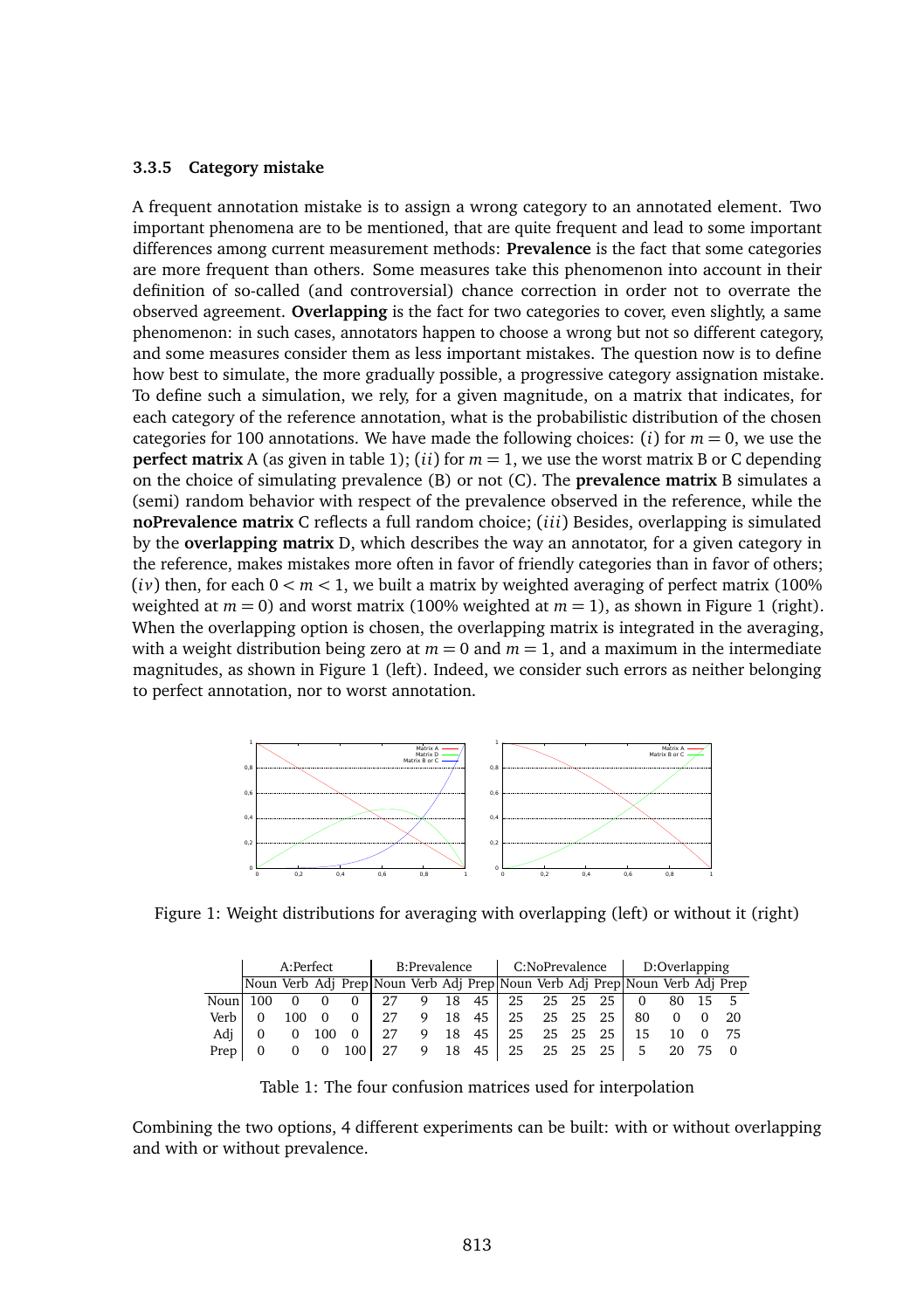#### **3.3.6 Combination**

Each previously defined shuffling process involves a particular paradigm. However, in the real world, human annotation errors in a given campaign may involve several paradigms at the same time, sometimes on the same annotated element (e.g. a slight shift and a category mistake). To address this situation, we provide a shuffling process that combines as many shuffling processes as needed, defined as follows: (*i*) *n* sub-processes are chosen in a given order; (*ii*) for a magnitude *m*, the main process shuffles the reference annotation, successively applying each sub-process (in the given order) with magnitude *m/n* (hence, this multi-shuffling is not *n* times faster as classic ones).

### **4 Using shuffled corpora to compare measures: a brief overview**

To demonstrate the consistency of the method we briefly show in this section how it can be used with two types of annotation paradigms.

### **4.1 Segmentation: Comparison of WindowDiff, G-Hamming and GM**

Segmentation consists in determining frontiers between contiguous textual segments. We compare here two metrics already compared by (Bestgen, 2009): WindowDiff (WD) described in (Pevzner and Hearst, 2002) and Generalized Hamming Distance (GH) described in (Bookstein et al., 2002), as well as a new versatile measure, the Glozz Measure (GM), described in (Mathet and Widlöcher, 2011), which can be adapted to several paradigms, including segmentation. WD and GH cannot exactly be considered as agreement measures, as they are distances between a reference and a human annotation. These distances equal 0 when annotations are the same, and 1 in the worst case. We have adapted the results as follows: *agreement* = 1 − *distance*. Moreover, since these metrics consider two annotators only, we have averaged the one-to-one results when working with 3 or more annotators.



Figure 2: False negatives (upper left), false positives (upper right), shift (lower left) and combination (lower right)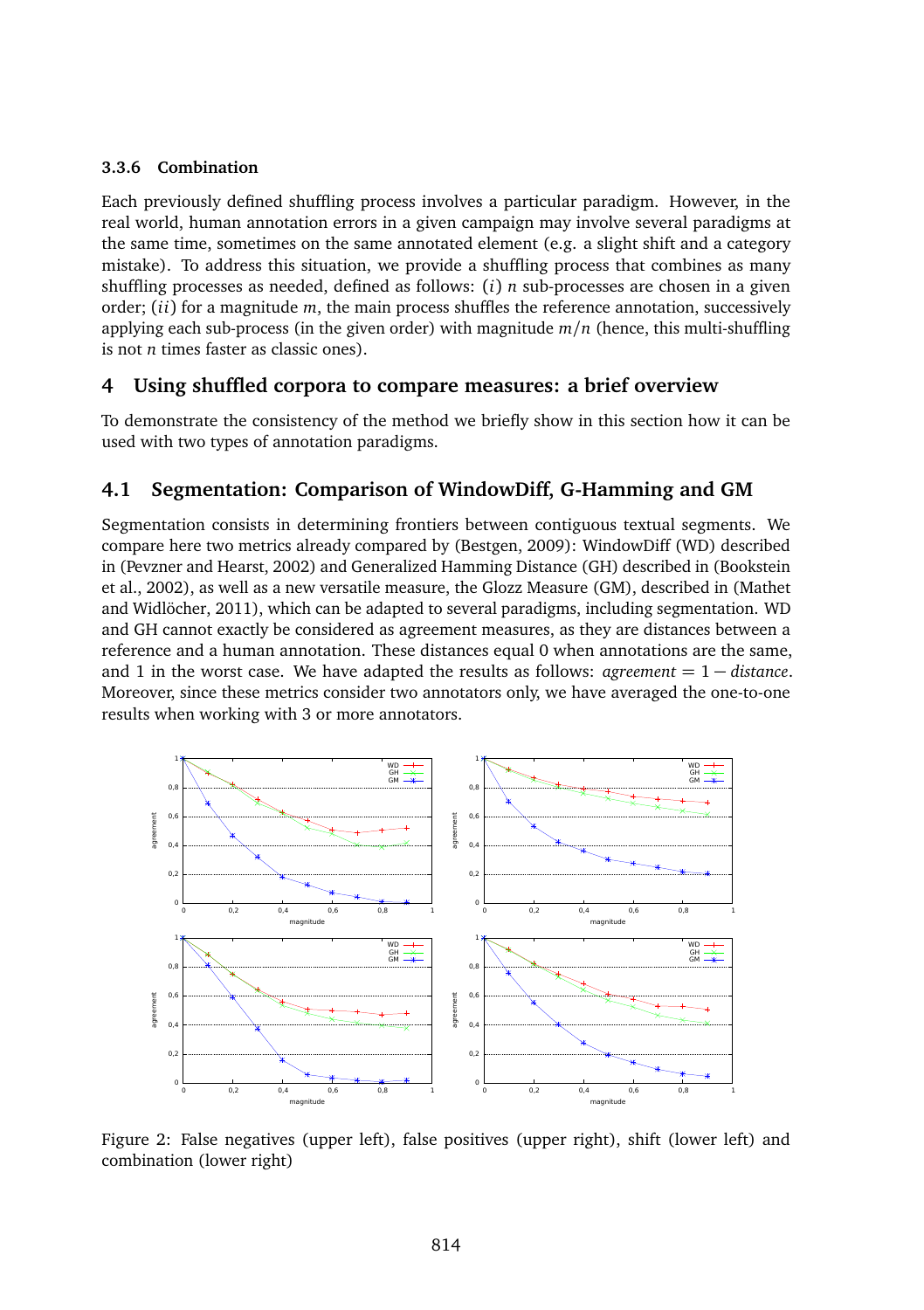Figure 2 shows the behavior of these three measures for three paradigms and their combination: for **false negatives** WD and GH are quite close, with an almost linear response until magnitude 0.6. Their drawback is that their responses are limited by an asymptote, while GM shows a full range of agreements, but is not linear; again, for **false positives**, WD and GH are very similar, and their responses, if not asymptotic, show a lower limit at a quite high value (resp. 0.7 and 0.6). GM behaves in the same way as for false negatives, but with an asymptote at *agreement* = 0.2 much lower than WD and GH; once again, for **shifts**, WD and GH show an asymptote at about *agreement* = 0.4, when GM shows values from 1 to 0. Not surprisingly, when using **combination**, the overall responses look like an average of the other paradigms. This very first and brief comparison reveals that WD and GH are quite close, but GH scores are a little more severe, and with a wider range. For these reasons, according to this experiment, GH seems slightly better. GM is quite different, with almost a full range of agreements, probably because it takes chance into account.

# **4.2 Categorization: Comparison of Kappa, W-Kappa and GM**

We focus here on categorization only, assuming a situation where the elements to annotate are pre-located. Four sets of corpora were created, with respect to the two available options described in section 3.3.5. The measures we compare here are Cohen's Kappa (Cohen, 1960), the weighted Kappa (Cohen, 1968), with two different weight matrices (W-Kappa 1 being much more forgiving than W-Kappa 2); and GM (Mathet and Widlöcher, 2011), with two different options, GM1 which has overlapping capabilities, and GM2 which has not. We also add a very simple percentage agreement value as a baseline (called BM, for Baseline Measure) for all the other measures. The results are shown in Figure 3. First of all, when neither overlapping



Figure 3: Results of different measures with prevalence (bottom-left), overlapping (top-right), overlapping+prevalence (top-left), and none (bottom-right)

nor prevalence is involved, all the measures behave almost in the same way (even though BM slightly overrates the agreement as magnitude increases, because it does not take chance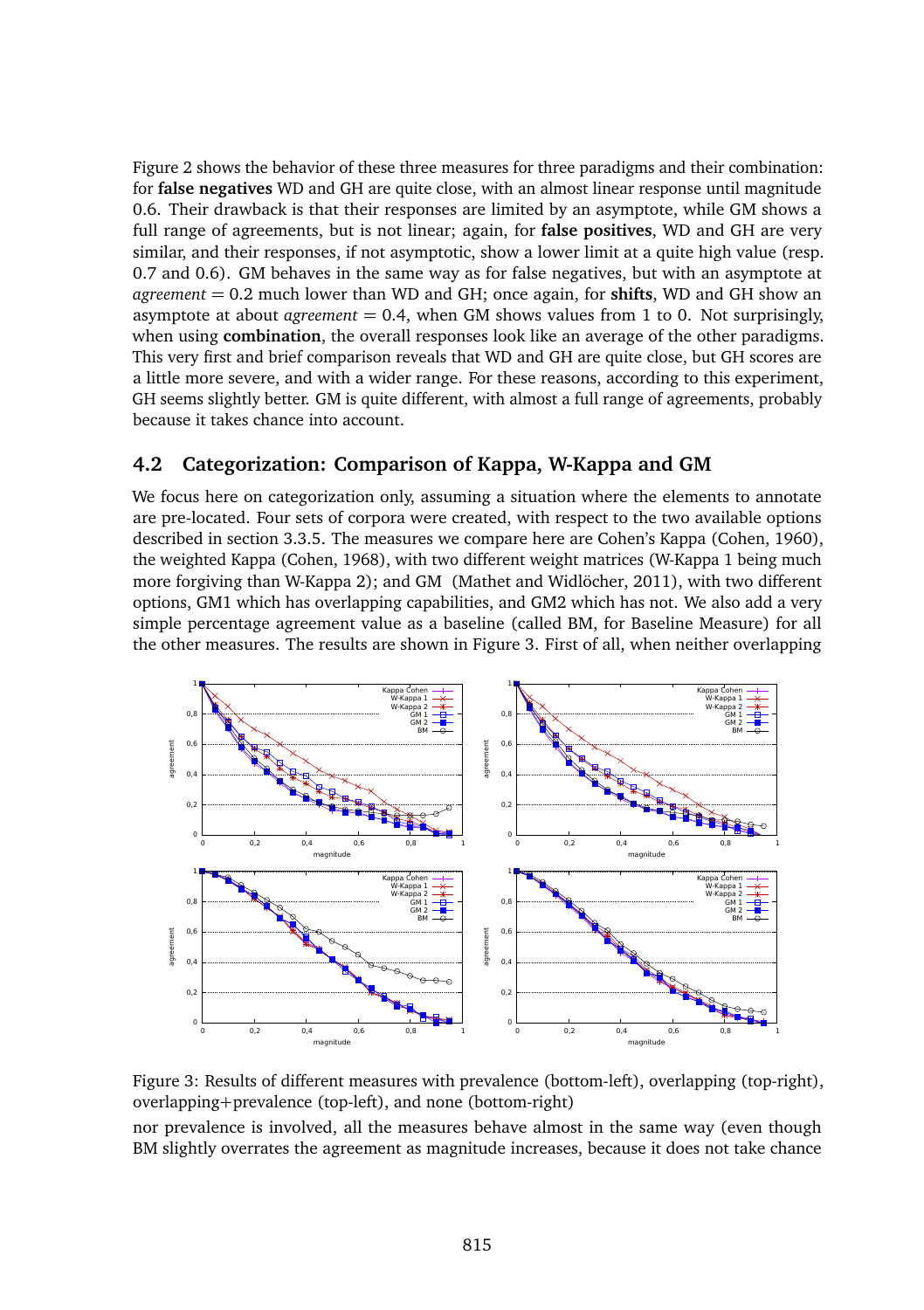into account). When a **prevalence** phenomenon occurs, all the measures (except BM) still perform equivalently, but BM increasingly overrates the agreement by up to about 0.25. Taking chance into account has more impact here. The **overlapping** phenomenon clearly opposes W-Kappa and GM to others. Whatever the prevalence option (top-left and top-right figures), the differences are important in the 0.1 to 0.6 magnitude range (where the overlapping matrix has more influence), with a difference of up to 0.15 for GM, and up to about 0.25 for W-Kappa-1. The latter reacts with more strength because we set it with a very forgiving weight matrix, while W-Kappa-2 is set with a less forgiving one, and is very close to GM whose weight matrix is data-driven. Besides, it is interesting to note that when applying these two measures to non-overlapping data (bottom figures), they behave almost exactly the same way as their basic versions not taking overlapping into account.

# **5 Limitations and future work**

**Enhancing annotators' simulation.** We shall try in the future to get closer to real annotation constraints. For instance, shifting is currently free, whereas in some campaigns annotating overlapping entities is prohibited. We will also address the question of differences of behavior between annotators.

**Using real Gold Standard corpora.** It is also possible to use a real Gold Standard corpus as a reference for the system, and then to shuffle it. We started this work with the TCOF-POS-tagged corpus (Benzitoun et al., 2012), for which annotators reached a 0.96 Kappa agreement, which corresponds to a magnitude of 0.1 in the Shuffling Tool, i.e., to a matrix averaged between the perfect one at 95% and the worst one at 5%.

**Playing with more parameters.** For each experiment this tool makes possible, it will be possible to generate sub-experiments, each of which taking into account a given parameter, including: (*i*) the number of annotators, (*ii*) the number of categories, (*iii*) the number of annotated elements, as already studied with statistical considerations by (Gwet, 2012).

**Relations and more complex structures.** Finally, we shall extend the current work, focused on entities as textual segments, to relations and sets of entities, in order to address other annotation types such as co-reference chains and discourse relations.

# **Conclusion**

According to the results on various types of paradigms, and with quite different agreement measures, the proposed method and corpora happen to be consistent: as expected, it is confirmed that the different measures provide decreasing scores from 1 to 0. Some important differences as well as some similarities, appear between the studied methods. This seems promising for further comparisons, in particular for measures with multi error paradigms capabilities, e.g. Krippendorff's  $\alpha_U$  (Krippendorff, 1995) and GM. To sum up, this tool will help to (i) objectively compare the behavior of different agreement measures, (ii) obtain a new and enhanced interpretation of their results: a given result of a given method corresponds to a certain magnitude, of which we have a clear and formal definition, (iii) set and enhance existing or future measures (checking improvements and regressions). The shuffling tool used in this work to generate the damaged corpora is written in Java and is freely available<sup>1</sup> under the GPL license and all the corpora we generated and used for this paper are also freely available.

<sup>1</sup>http://www.glozz.org/shufflingtool